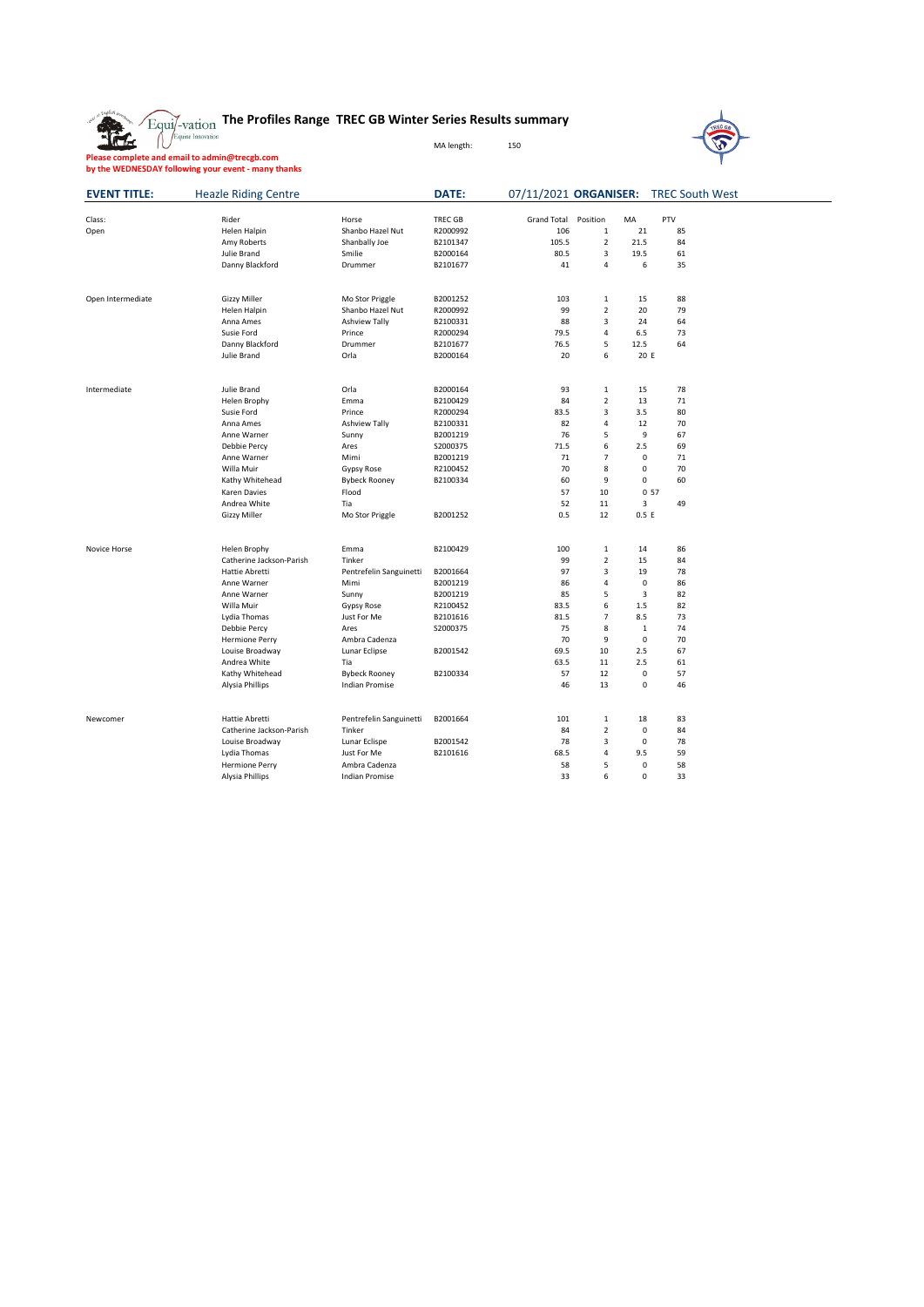

| <b>EVENT TITLE:</b> | <b>Heazle Riding Centre</b> | <b>DATE:</b> | 07/11/2021 ORGANISER: | <b>TREC South West</b> |
|---------------------|-----------------------------|--------------|-----------------------|------------------------|
| <b>Class:</b>       | Open                        |              |                       |                        |

|                 |                               | Corridor (one handley)<br><b>HORSE</b> (very | Roadworks leain |                 | Weater          | S.Bend          | Rein Back |      | Neck Rein       | Deductions for<br>Bending | Mount | circline | <b>PTV</b>   | CANTER | WALF | <b>MA</b>          | <b>GRAND</b> |                                         |  |
|-----------------|-------------------------------|----------------------------------------------|-----------------|-----------------|-----------------|-----------------|-----------|------|-----------------|---------------------------|-------|----------|--------------|--------|------|--------------------|--------------|-----------------------------------------|--|
| <b>RIDER</b>    | <b>TREC GB NO (important)</b> | Ditch                                        |                 |                 |                 |                 |           | Jump |                 |                           |       |          | <b>TOTAL</b> |        |      | <b>TOTAL TOTAL</b> |              | $\left\langle \mathrm{e} \right\rangle$ |  |
| Helen Halpin    | R2000992                      | Shanbo Hazel Nut                             |                 | 01              | 10 <sub>1</sub> | 10 <sup>1</sup> | 10        | 6    | 10 <sup>1</sup> | 10 <sub>1</sub>           | 10    | 10       | 85           | 15     |      | 21                 | 106          |                                         |  |
| Amy Roberts     | B2101347                      | Shanbally Joe                                |                 | 10              | 10 <sup>1</sup> | 9               |           | 01   | 10 <sup>1</sup> | 10                        | 10    | 10       | 84           | 15     | 6.5  | 21.5               | 105.5        |                                         |  |
| Julie Brand     | B2000164                      | Smilie                                       | 10 <sub>1</sub> | 10 <sub>l</sub> | 10 <sup>1</sup> | $\overline{0}$  | 4.        | 01   |                 | 10 <sub>1</sub>           |       | 10       | 61           | 15     | 4.5  | 19.5               | 80.5         |                                         |  |
| Danny Blackford | B2101677                      | Drummer                                      | 10 <sub>1</sub> |                 | 10 <sup>1</sup> | $\Omega$        | 0         | 0    |                 |                           |       |          | 35           | 0      |      |                    | 41           |                                         |  |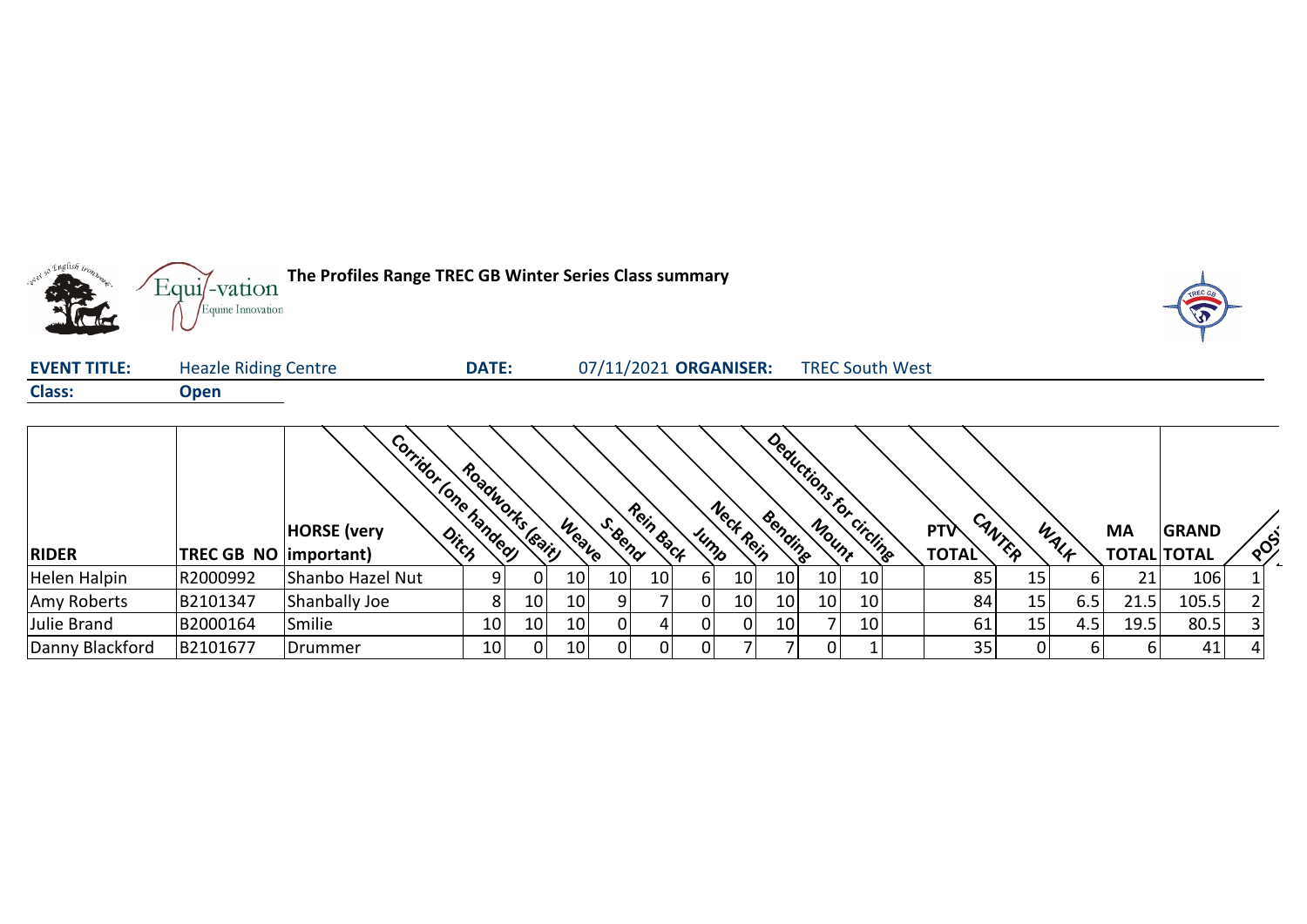



| <b>EVENT TITLE:</b> | <b>Heazle Riding Centre</b> | <b>DATE:</b> | 07/11/2021 ORGANISER: | <b>TREC South West</b> |
|---------------------|-----------------------------|--------------|-----------------------|------------------------|
| <b>Class:</b>       | <b>Open Intermediate</b>    |              |                       |                        |

|                 |                               | Bramble Tangle<br><b>HORSE</b> (very | Bendine | Roadworks leavil | Immobility | S.Bend          | Rein Back |      | Squeete |                 | Deductions for circlings |                 | <b>PTV</b>   | CANTER | WALF | МA                 | <b>GRAND</b> | POST |  |
|-----------------|-------------------------------|--------------------------------------|---------|------------------|------------|-----------------|-----------|------|---------|-----------------|--------------------------|-----------------|--------------|--------|------|--------------------|--------------|------|--|
| <b>RIDER</b>    | $ {\sf TREC}$ GB $ {\sf NO} $ | important)                           |         |                  |            |                 |           | Jump |         |                 |                          |                 | <b>TOTAL</b> |        |      | <b>TOTAL TOTAL</b> |              |      |  |
| Gizzy Miller    | B2001252                      | Mo Stor Priggle                      |         |                  |            | 10 <sup>1</sup> | 9         | 9    | 9       | 10 <sup>1</sup> | 10                       | 10 <sup>1</sup> | 88           | 15     | 0    | 15                 | 103          |      |  |
| Helen Halpin    | R2000992                      | Shanbo Hazel Nut                     |         | 10               | 10         | 10 <sup>1</sup> |           |      | 10      | 10 <sup>1</sup> | 10 <sup>1</sup>          | 10              | 79           | 15     |      | 20                 | 99           |      |  |
| Anna Ames       | B2100331                      | <b>Ashview Tally</b>                 | 0       |                  |            | 10              |           |      | 8       |                 | 91                       |                 | 64           | 11.5   | 12.5 | 24                 | 88           |      |  |
| Susie Ford      | R2000294                      | Prince                               | 0       | 10 <sup>°</sup>  | 10         | 10              |           |      | 9       | 10              | 9                        |                 | 73           | 6.5    | 0    | 6.5                | 79.5         |      |  |
| Danny Blackford | B2101677                      | Drummer                              | 9       |                  |            | 10 <sup>1</sup> | 6         | 6    |         |                 |                          |                 | 64           |        | 12.5 | 12.5               | 76.5         |      |  |
| Julie Brand     | B2000164                      | Orla                                 | 4       | 4                |            | 10 <sup>1</sup> | 9         | 9    | 8       | 10 <sup>1</sup> | 10 <sup>1</sup>          | 10              |              | 15     |      | 20                 | 20           | 6    |  |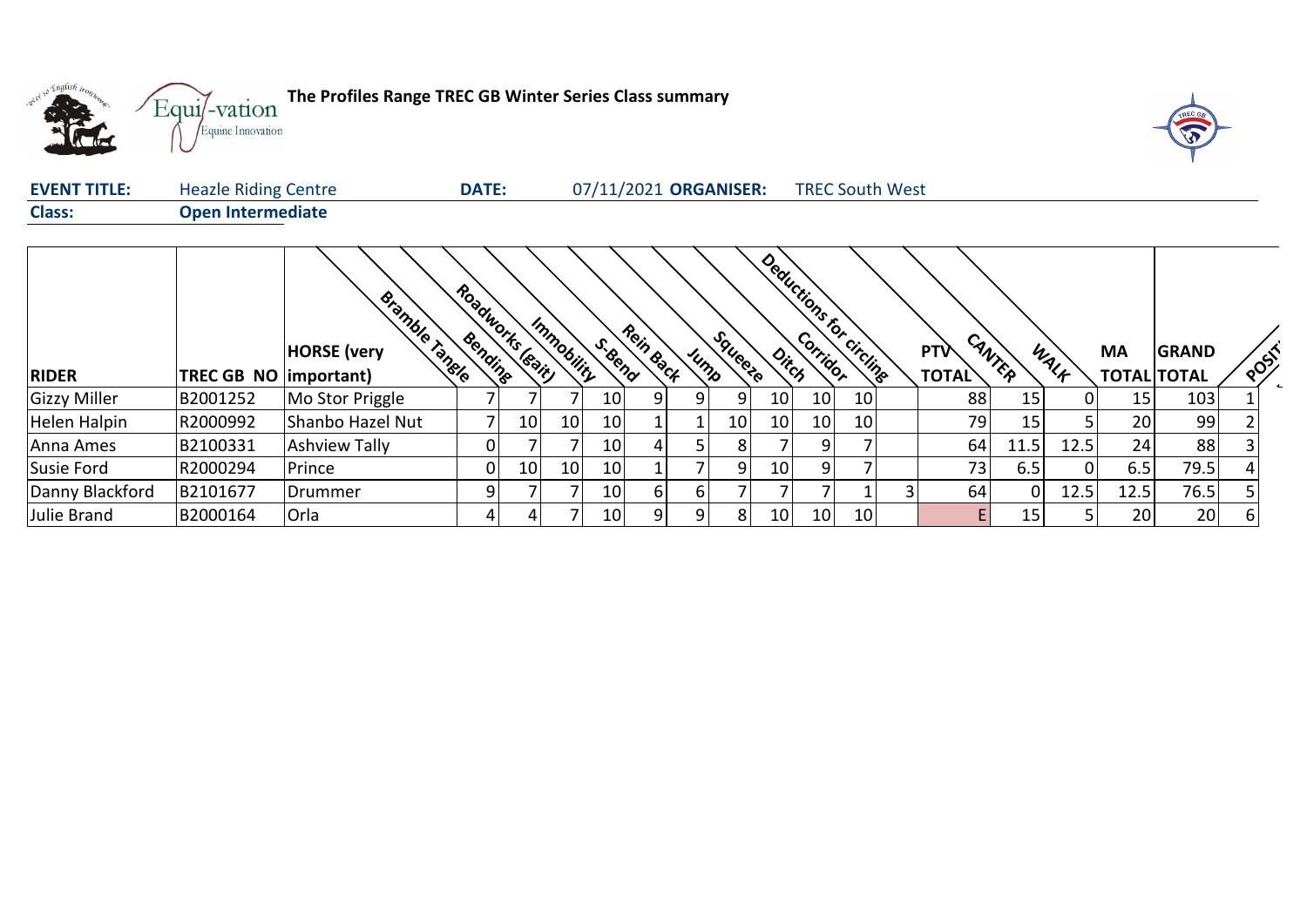

T



| <b>EVENT TITLE:</b> | <b>Heazle Riding Centre</b> | <b>DATE:</b> | 07/11/2021 ORGANISER: | <b>TREC South West</b> |
|---------------------|-----------------------------|--------------|-----------------------|------------------------|
| <b>Class:</b>       | Intermediate                |              |                       |                        |

| <b>RIDER</b>        | TREC GB NO   important) | Corrigor<br><b>HORSE</b> (very | $o_{i_{\zeta_{\zeta}} }$ | Led Rein Back<br>Leas Sema |                 | Mount          | Roadworks | Weave | Squeete         |                 |    | Deductions for circline | <b>PTV</b><br><b>TOTAL</b> | CANTER   | WALK | <b>MA</b> | <b>GRAND</b><br><b>TOTAL TOTAL</b> | POST |
|---------------------|-------------------------|--------------------------------|--------------------------|----------------------------|-----------------|----------------|-----------|-------|-----------------|-----------------|----|-------------------------|----------------------------|----------|------|-----------|------------------------------------|------|
| Julie Brand         | B2000164                | Orla                           |                          | 7                          | 10 <sub>l</sub> | ΩI             | 8         | 10    | 10              | 10 <sub>1</sub> | 9  |                         | 78                         |          | 6    | 15        | 93                                 |      |
| Helen Brophy        | B2100429                | Emma                           | 10                       | 8                          | 9               | $\overline{0}$ | 0         | 10    | 10              | 10 <sup>1</sup> | 10 |                         | 71                         | 11.5     | 1.5  | 13        | 84                                 |      |
| Susie Ford          | R2000294                | Prince                         | 10                       | 7                          | 5               |                | 10        | 10    | 10              | 10 <sup>1</sup> | 10 |                         | 80                         |          | 3.5  | 3.5       | 83.5                               |      |
| Anna Ames           | B2100331                | <b>Ashview Tally</b>           | 4                        | 7                          | 5               | 4              | 10        | 10    |                 |                 | 9  |                         | 70                         |          | 12   | 12        | 82                                 |      |
| Anne Warner         | B2001219                | Sunny                          |                          | 4                          | 7               | 41             | 7         | 10    | 10              |                 | 10 |                         | 67                         | 6.5      | 2.5  | 9         | 76                                 |      |
| Debbie Percy        | S2000375                | Ares                           |                          | 0                          | $\overline{2}$  | 81             | 10        | 10    | 10              |                 | 8  |                         | 69                         |          | 2.5  | 2.5       | 71.5                               | 6    |
| Anne Warner         | B2001219                | Mimi                           |                          | 10                         | 10              | ΩI             | 10        | 10    | 10              |                 | 0  |                         | 71                         |          | 0    |           | 71                                 |      |
| Willa Muir          | R2100452                | Gypsy Rose                     |                          | 8                          | $\overline{2}$  | 10             | 10        | 10    | 9               |                 | 0  |                         | 70                         |          | ი    |           | 70                                 |      |
| Kathy Whitehead     | B2100334                | Bybeck Rooney                  |                          | 0                          | 10              | ΩI             | 9         | 10    | 10              |                 |    |                         | 60                         |          |      |           | 60                                 |      |
| Karen Davies        |                         | Flood                          | 10                       | 10                         | 6 <sup>1</sup>  |                | 10        | 10    | 8               | 10              | 9  |                         | 57                         | $\Omega$ | 0    |           | 57                                 | 10   |
| Andrea White        |                         | Tia                            | 4                        | 7                          | 0               | 0              | 7         | 9     | 10 <sup>1</sup> | 5 <sub>1</sub>  | 0  |                         | 49                         |          |      |           | 52                                 | 11   |
| <b>Gizzy Miller</b> | B2001252                | Mo Stor Priggle                | 10                       | 7                          | 10              | 01             | 10        | E.    | 10              | 10 <sup>1</sup> | 10 |                         | E                          |          | 0.5  | 0.5       | 0.5                                | 12   |

Minus 30 incorrect equipment (whip length)

Missed Obstacle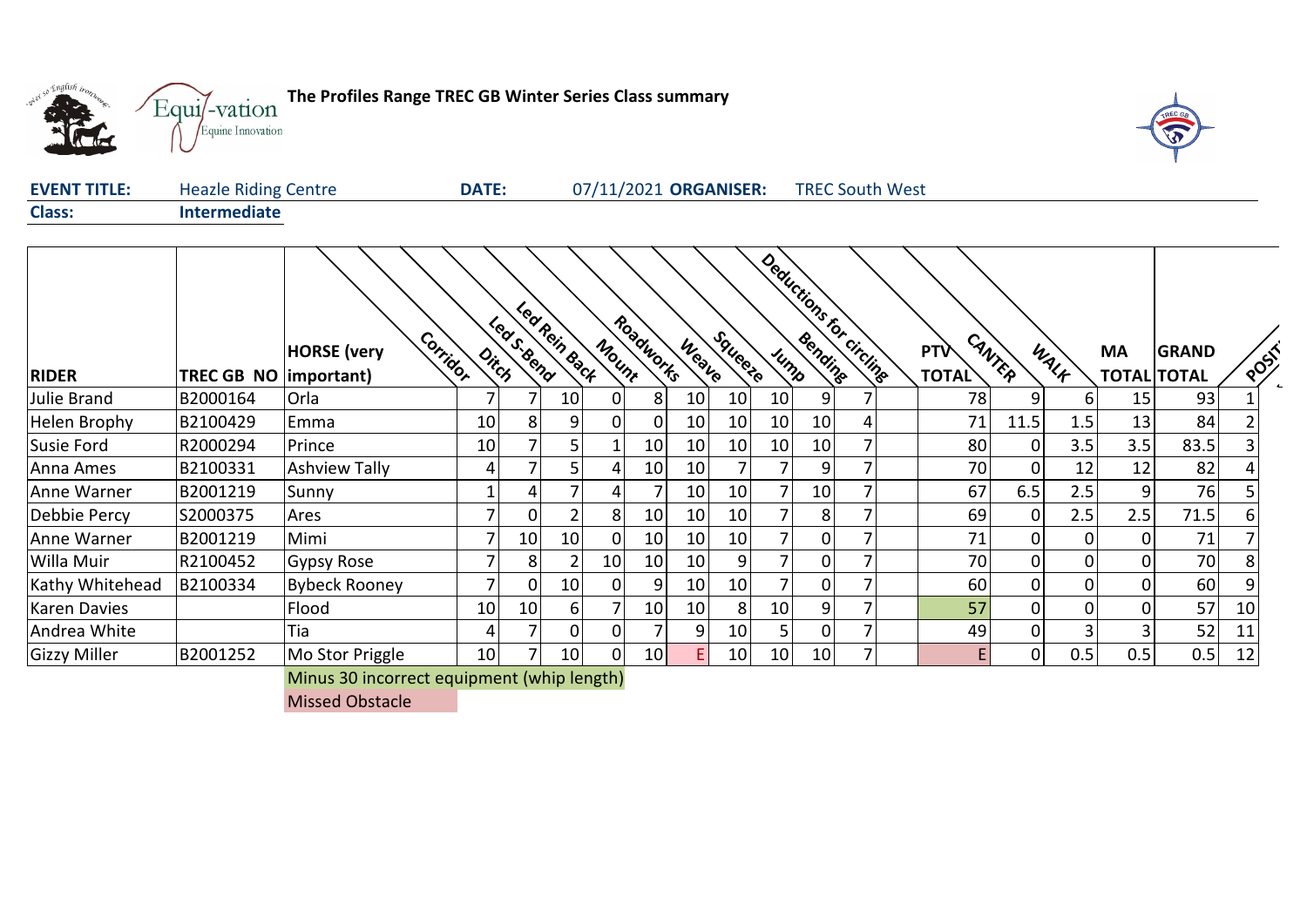

**The Profiles Range TREC GB Winter Series Class summary**



| <b>EVENT TITLE:</b> | <b>Heazle Riding Centre</b> | <b>DATE:</b> | 07/11/2021 ORGANISER: | <b>TREC South West</b> |  |
|---------------------|-----------------------------|--------------|-----------------------|------------------------|--|
| <b>Class:</b>       | <b>Novice Horse</b>         |              |                       |                        |  |

|                          |                                | Bramble Tangle                |    | Neck Rein      |          |                |                      | Immobility   |                 | Roadworks      | Deductions for circline |                |            |        |                 |                    |              |      |
|--------------------------|--------------------------------|-------------------------------|----|----------------|----------|----------------|----------------------|--------------|-----------------|----------------|-------------------------|----------------|------------|--------|-----------------|--------------------|--------------|------|
|                          |                                | Bending<br><b>HORSE</b> (very |    |                | Jump     | Corrigor       | $o_{i\zeta_{\beta}}$ |              | Weave           |                |                         |                | <b>PTV</b> | CANTER | WALK            | <b>MA</b>          | <b>GRAND</b> | POST |
| <b>RIDER</b>             | <b>TREC GB NO   important)</b> |                               |    |                |          |                |                      |              |                 |                |                         |                | TOTAL      |        |                 | <b>TOTAL TOTAL</b> |              |      |
| Helen Brophy             | B2100429                       | Emma                          |    | 9              | 9        | 8              | 10                   | 9            | 10 <sup>1</sup> | 8              | $6 \mid$                | 10             | 86         | 11.5   | 2.5             | 14                 | 100          |      |
| Catherine Jackson-Parish |                                | Tinker                        | 4  | 10             | 8        | 9              | 10                   | 10           | 10              | 8 <sup>1</sup> | 8                       |                | 84         | 15     | 0               | 15                 | 99           |      |
| Hattie Abretti           | B2001664                       | Pentrefelin Sanguinett        | 10 | 10             | 9        | 10             | 10                   | 9            |                 | 8              | 10                      |                | 78         | 15     | $\vert 4 \vert$ | 19                 | 97           |      |
| Anne Warner              | B2001219                       | Mimi                          |    | 10             | 9        | 8              |                      | 9            | 10              | 9              | 8                       | 9              | 86         | 0      | 0               | $\overline{0}$     | 86           |      |
| Anne Warner              | B2001219                       | Sunny                         |    | 10             | 8        | 8 <sup>1</sup> |                      | 8            | 10              |                | 10                      | 9 <sup>1</sup> | 82         |        | 3               | $\overline{3}$     | 85           |      |
| Willa Muir               | R2100452                       | <b>Gypsy Rose</b>             | 7  |                | 9        | 9 <sub>l</sub> | 10                   | 9            | 10              | 9              | 10                      | $\overline{2}$ | 82         | 1.5    | $\overline{0}$  | 1.5                | 83.5         | 6    |
| Lydia Thomas             | B2101616                       | Just For Me                   |    | 10             | 8        | 81             |                      | כ            | 10              | 8              | 9                       |                | 73         | 0      | 8.5             | 8.5                | 81.5         |      |
| Debbie Percy             | S2000375                       | Ares                          | 7  |                | 10       | 9              |                      | $\mathbf{0}$ | 10              | 8 <sup>1</sup> | $\overline{7}$          | 9              | 74         | 0      |                 |                    | 75           | 8    |
| <b>Hermione Perry</b>    |                                | Ambra Cadenza                 |    | 10             | 8        | 10             |                      | 9            | 10              | 8 <sup>1</sup> |                         | 01             | 70         |        | $\overline{0}$  | $\overline{0}$     | 70           |      |
| Louise Broadway          | B2001542                       | Lunar Eclipse                 |    | 9              |          | 8              | 10                   |              | $\overline{3}$  |                | 8                       |                | 67         | 1.5    |                 | 2.5                | 69.5         | 10   |
| Andrea White             |                                | Tia                           |    | 9              | 8        | 01             |                      |              | 10 <sup>1</sup> | 61             | 7                       | 01             | 61         |        | 2.5             | 2.5                | 63.5         | 11   |
| Kathy Whitehead          | B2100334                       | <b>Bybeck Rooney</b>          | 7  |                | 8        | ΩI             |                      | 0            | 10              |                | $\overline{9}$          | 5              | 57         | 0      | <sup>0</sup>    | $\overline{0}$     | 57           | 12   |
| Alysia Phillips          |                                | <b>Indian Promise</b>         | 7  | 9 <sub>1</sub> | $\Omega$ | 9              |                      |              | 8 <sup>1</sup>  | .5             | 5                       | 1              | 46         | 0      | $\Omega$        | 0                  | 46           | 13   |